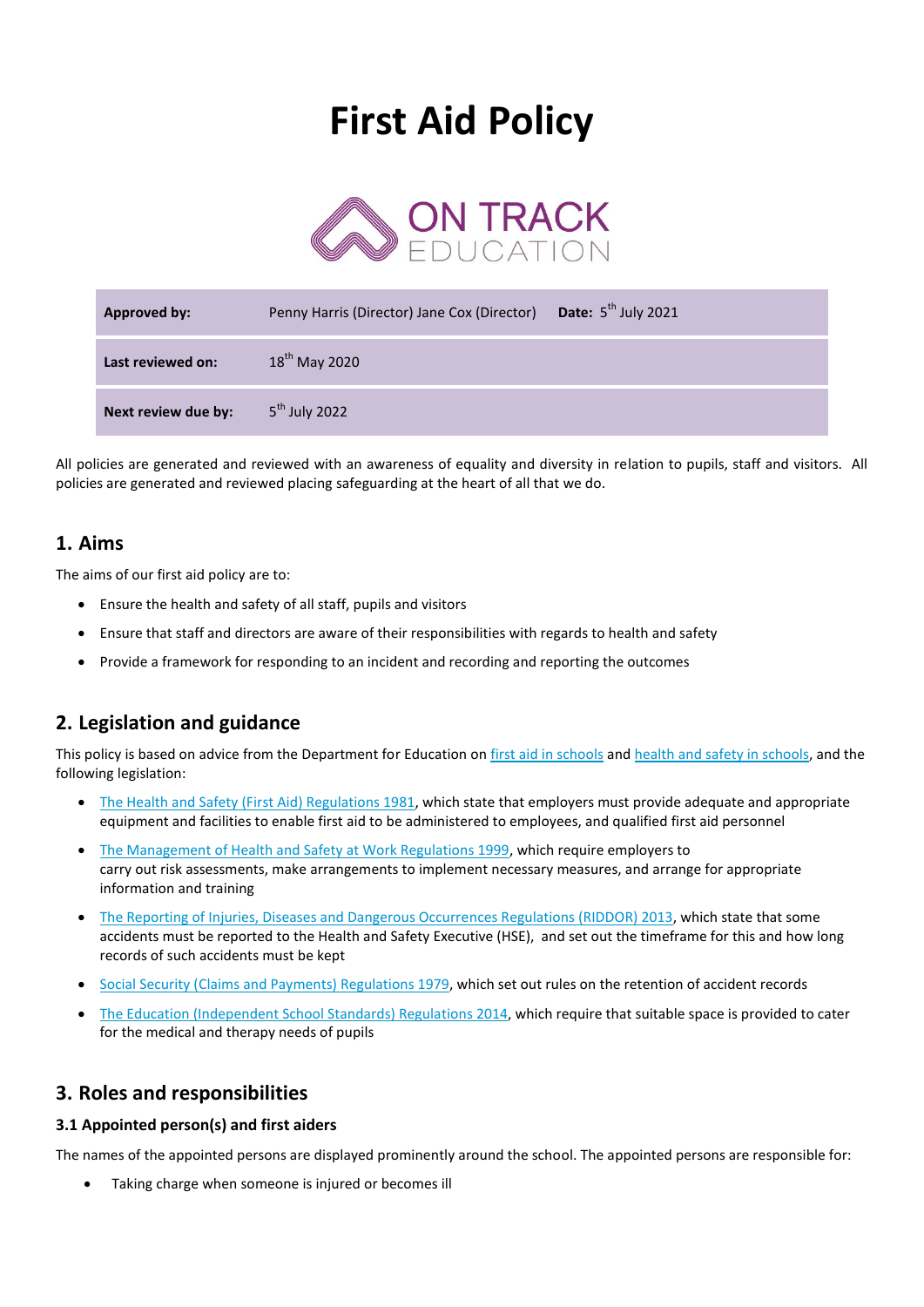- Ensuring there is an adequate supply of medical materials in first aid kits, and replenishing the contents of these kits
- Ensuring that an ambulance or other professional medical help is summoned when appropriate

First aiders are trained and qualified to carry out the role (see section 7) and are responsible for:

- Acting as first responders to any incidents; they will assess the situation where there is an injured or ill person, and provide immediate and appropriate treatment
- Sending pupils home to recover, where necessary
- Filling in an accident report on the same day, or as soon as is reasonably practicable, after an incident
- Keeping a record of first aid given
- Keeping their contact details up to date

#### **3.2 The governing board**

The governing board has ultimate responsibility for health and safety matters in the school, but delegates operational matters and day-to-day tasks to the head teacher, health and safety officer and staff members.

#### **3.4 The head teacher**

The head teacher is responsible for the implementation of this policy, including:

- Ensuring that an appropriate number of appointed persons are present in the school at all times
- Ensuring that first aiders have an appropriate qualification, keep training up to date and remain competent to perform their role
- Ensuring all staff are aware of first aid procedures
- Ensuring appropriate risk assessments are completed and appropriate measures are put in place
- Undertaking, or ensuring that managers undertake, risk assessments, as appropriate, and that appropriate measures are put in place
- Ensuring that adequate space is available for catering to the medical needs of pupils
- Reporting specified incidents to the HSE when necessary (see section 6)

#### **3.5 Staff**

School staff are responsible for:

- Ensuring they follow first aid procedures
- Ensuring they know who the first aiders in school are
- Completing accident reports for all incidents they attend to where an appointed person is not called
- Informing the head teacher or their manager of any specific health conditions or first aid needs

### **4. First aid procedures**

#### **4.1 In-school procedures**

In the event of an accident resulting in injury:

- The closest member of staff present will assess the seriousness of the injury and seek the assistance of a qualified first aider, if appropriate, who will provide the required first aid treatment
- The first aider, if called, will assess the injury and decide if further assistance is needed from a colleague or the emergency services. They will remain on scene until help arrives
- The first aider will also decide whether the injured person should be moved or placed in a recovery position
- If the first aider judges that a pupil is too unwell to remain in school, parents will be contacted and asked to collect their child. Upon their arrival, the first aider will recommend next steps to the parents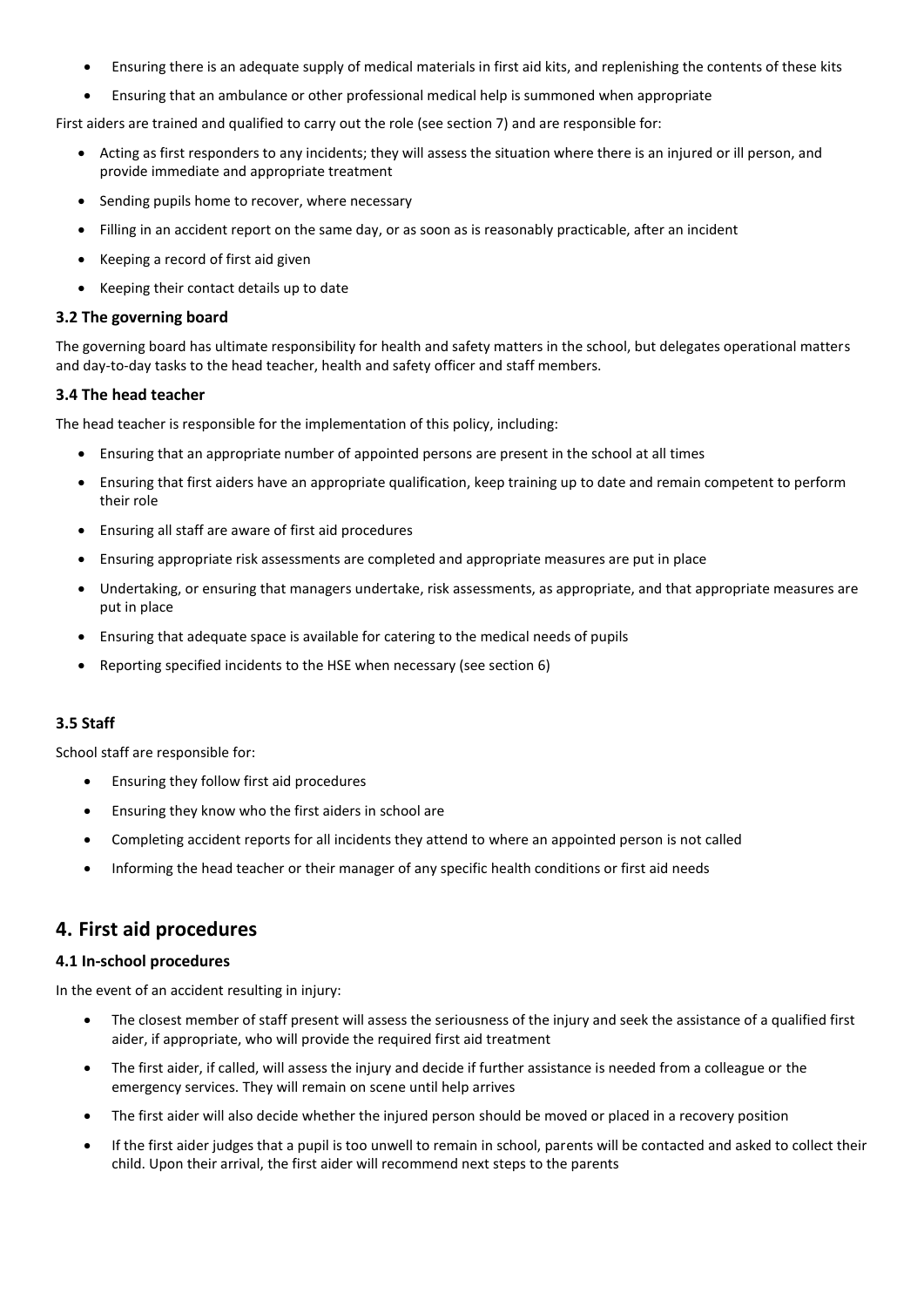- If emergency services are called, a senior member of staff will contact parents immediately
- The relevant member of staff will complete an accident report form on the same day or as soon as is reasonably practical after an incident resulting in an injury
- The relevant member of staff will keep a record of non-accident related first aid given

#### **4.2 Off-site procedures**

When taking pupils off the school premises, staff will ensure they always have the following:

- A school mobile phone
- A portable first aid kit
- Information about the specific medical needs of pupils
- Access to parents' contact details

Risk assessments will be completed prior to any educational visit that necessitates taking pupils off school premises.

There will always be at least one first aider on school trips and visits.

## **5. First aid equipment**

A typical first aid kit in our school will include the following:

- A leaflet with general first aid advice
- Regular and large bandages
- Eye pad bandages
- Triangular bandages
- Adhesive tape
- Safety pins
- Disposable gloves
- Antiseptic wipes
- Plasters of assorted sizes
- **Scissors**
- Cold compresses
- Burns dressings

No medication is kept in first aid kits.

First aid kits are stored in several signposted areas around the school, including the medical room.

## **6. Record-keeping and reporting**

#### **6.1 First aid and accident record book**

- An accident form will be completed by the relevant member of staff or Health and safety Officer on the same day or as soon as possible after an incident resulting in an injury
- As much detail as possible should be supplied when reporting an accident, including all of the information included in the accident form
- Records held in the first aid and accident book will be retained by the school for a minimum of 3 years, in accordance with regulation 25 of the Social Security (Claims and Payments) Regulations 1979, and then securely disposed of.
- A separate record will be kept of non-accident related first aid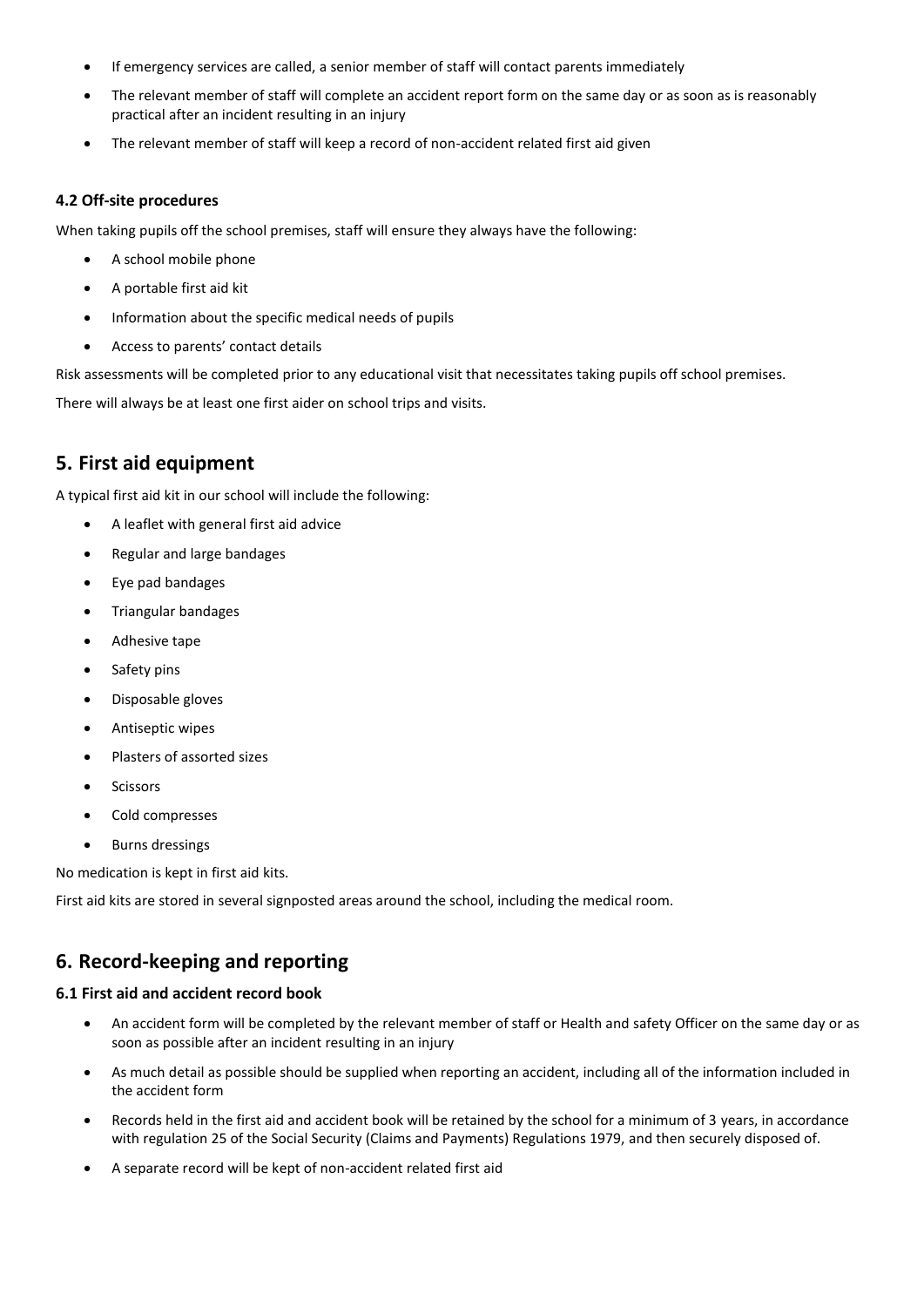#### **6.2 Reporting to the HSE**

The Health and Safety Officer will keep a record of any accident which results in a reportable injury, disease, or dangerous occurrence as defined in the RIDDOR 2013 legislation (regulations 4, 5, 6 and 7).

The Health and Safety Officer will report these to the Health and Safety Executive as soon as is reasonably practicable and in any event within 10 days of the incident.

Reportable injuries, diseases or dangerous occurrences include:

- Death
- Specified injuries, which are:
	- o Fractures, other than to fingers, thumbs and toes
	- o Amputations
	- o Any injury likely to lead to permanent loss of sight or reduction in sight
	- $\circ$  Any crush injury to the head or torso causing damage to the brain or internal organs
	- o Serious burns (including scalding)
	- o Any scalping requiring hospital treatment
	- o Any loss of consciousness caused by head injury or asphyxia
	- o Any other injury arising from working in an enclosed space which leads to hypothermia or heat-induced illness, or requires resuscitation or admittance to hospital for more than 24 hours
- Injuries where an employee is away from work or unable to perform their normal work duties for more than 7 consecutive days (not including the day of the incident)
- Where an accident leads to someone being taken to hospital
- Near-miss events that do not result in an injury, but could have done. Examples of near-miss events relevant to schools include, but are not limited to:
	- o The collapse or failure of load-bearing parts of lifts and lifting equipment
	- o The accidental release of a biological agent likely to cause severe human illness
	- $\circ$  The accidental release or escape of any substance that may cause a serious injury or damage to health
	- o An electrical short circuit or overload causing a fire or explosion

Information on how to make a RIDDOR report is available here:

[How to make a RIDDOR report, HSE](http://www.hse.gov.uk/riddor/report.htm) http://www.hse.gov.uk/riddor/report.htm

#### **6.3 Reporting to Ofsted**

The head teacher will notify Ofsted of any serious accident, illness or injury to, or death of, a pupil while in the school's care. This will happen as soon as is reasonably practicable, and no later than 14 days after the incident.

## **7. Training**

- All school staff are able to undertake first aid training if they would like to.
- All first aiders must have completed a training course, and must hold a valid certificate of competence to show this. The school will keep a record of all trained first aiders, what training they have received and when this is valid until.
- Staff are encouraged to renew their first aid training when it is no longer valid.

## **8. Arrangements**

This policy will be reviewed and approved by the Directors annually.